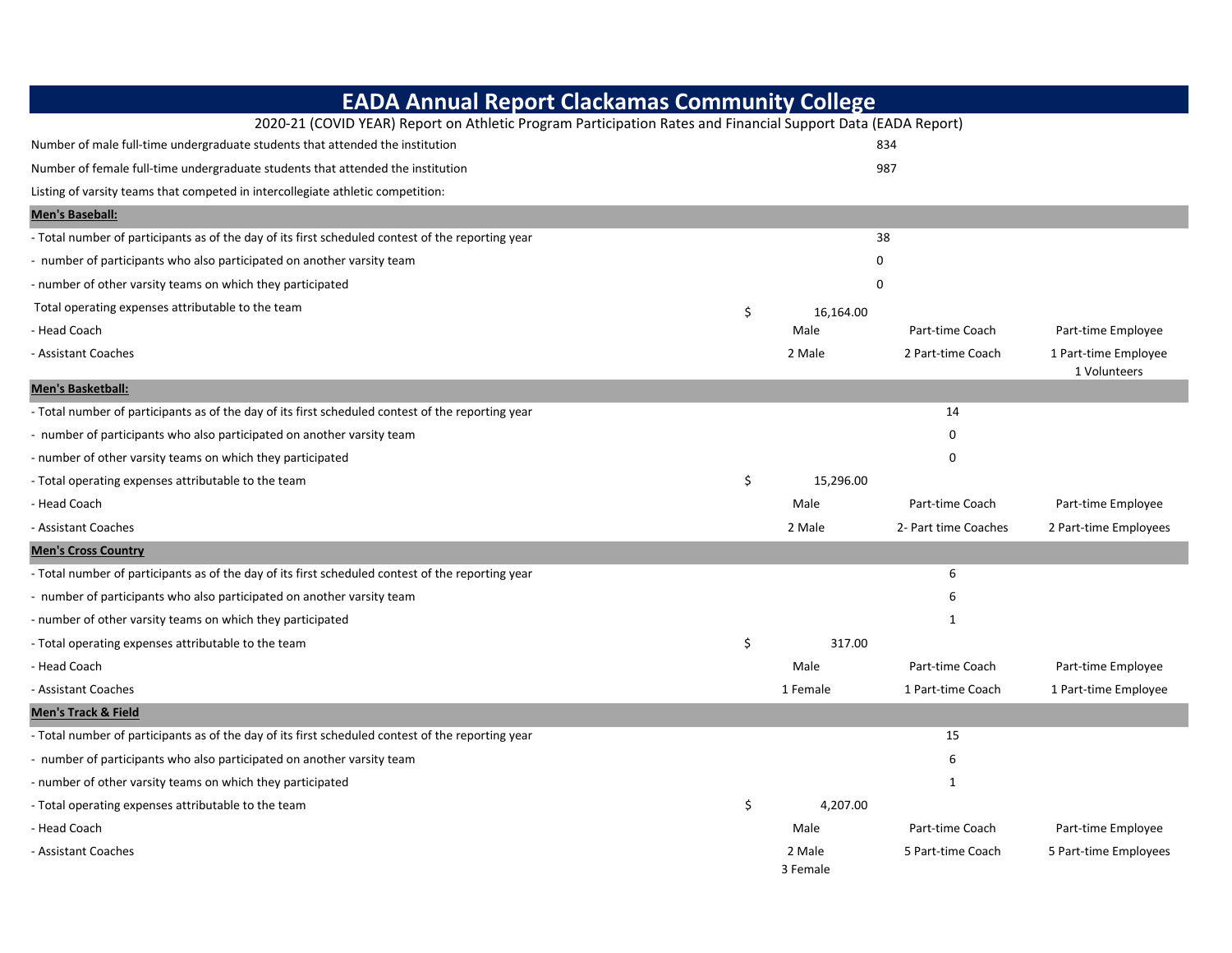2020-21 Report on Athletic Program Participation Rates and Financial Support Data (EADA Report)

| <b>Wrestling</b>                                                                                  |                    |                     |                                              |
|---------------------------------------------------------------------------------------------------|--------------------|---------------------|----------------------------------------------|
| - Total number of participants as of the day of its first scheduled contest of the reporting year |                    | 18                  |                                              |
| - number of participants who also participated on another varsity team                            |                    | $\Omega$            |                                              |
| - number of other varsity teams on which they participated                                        |                    | $\Omega$            |                                              |
| - Total operating expenses attributable to the team                                               | \$<br>38,177.00    |                     |                                              |
| - Head Coach                                                                                      | Male               | Part-time Coach     | <b>Full-time Employee</b>                    |
| - Assistant Coaches                                                                               | 3 Male             | 3 Part-time Coaches | 2 Part-time Employee<br>1 Volunteer          |
| <b>Women's Basketball</b>                                                                         |                    |                     |                                              |
| - Total number of participants as of the day of its first scheduled contest of the reporting year |                    | 11                  |                                              |
| - number of participants who also participated on another varsity team                            |                    | $\Omega$            |                                              |
| - number of other varsity teams on which they participated                                        |                    | $\Omega$            |                                              |
| - Total operating expenses attributable to the team                                               | \$<br>8,070.00     |                     |                                              |
| - Head Coach                                                                                      | Male               | Part-time Coach     | <b>Full-time Employee</b>                    |
| - Assistant Coaches                                                                               | 1 Male<br>1 Female | 2 Part-time Coach   | 1 Part-time Employee<br>1 Full-time Employee |
| <b>Women's Cross Country</b>                                                                      |                    |                     |                                              |
| - Total number of participants as of the day of its first scheduled contest of the reporting year |                    | 6                   |                                              |
| - number of participants who also participated on another varsity team                            |                    | 6                   |                                              |
| - number of other varsity teams on which they participated                                        |                    | 1                   |                                              |
| - Total operating expenses attributable to the team                                               | \$<br>318.00       |                     |                                              |
| - Head Coach                                                                                      | 1 Male             | Part-time Coach     | Part-time Employee                           |
| - Assistant Coaches                                                                               | 1 Female           | 1 Part-time Coach   | 1 Part-time Employee                         |
| <b>Women's Soccer:</b>                                                                            |                    |                     |                                              |
| - Total number of participants as of the day of its first scheduled contest of the reporting year |                    | 14                  |                                              |
| - number of participants who also participated on another varsity team                            |                    | $\Omega$            |                                              |
| - number of other varsity teams on which they participated                                        |                    | $\Omega$            |                                              |
| - Total operating expenses attributable to the team                                               | \$<br>7,607.00     |                     |                                              |
| - Head Coach                                                                                      | Female             | Part-time Coach     | Part-time Employee                           |
| - Assistant Coaches                                                                               | 1 Female           | 1 Part-time Coach   | 1 Part-time Employee                         |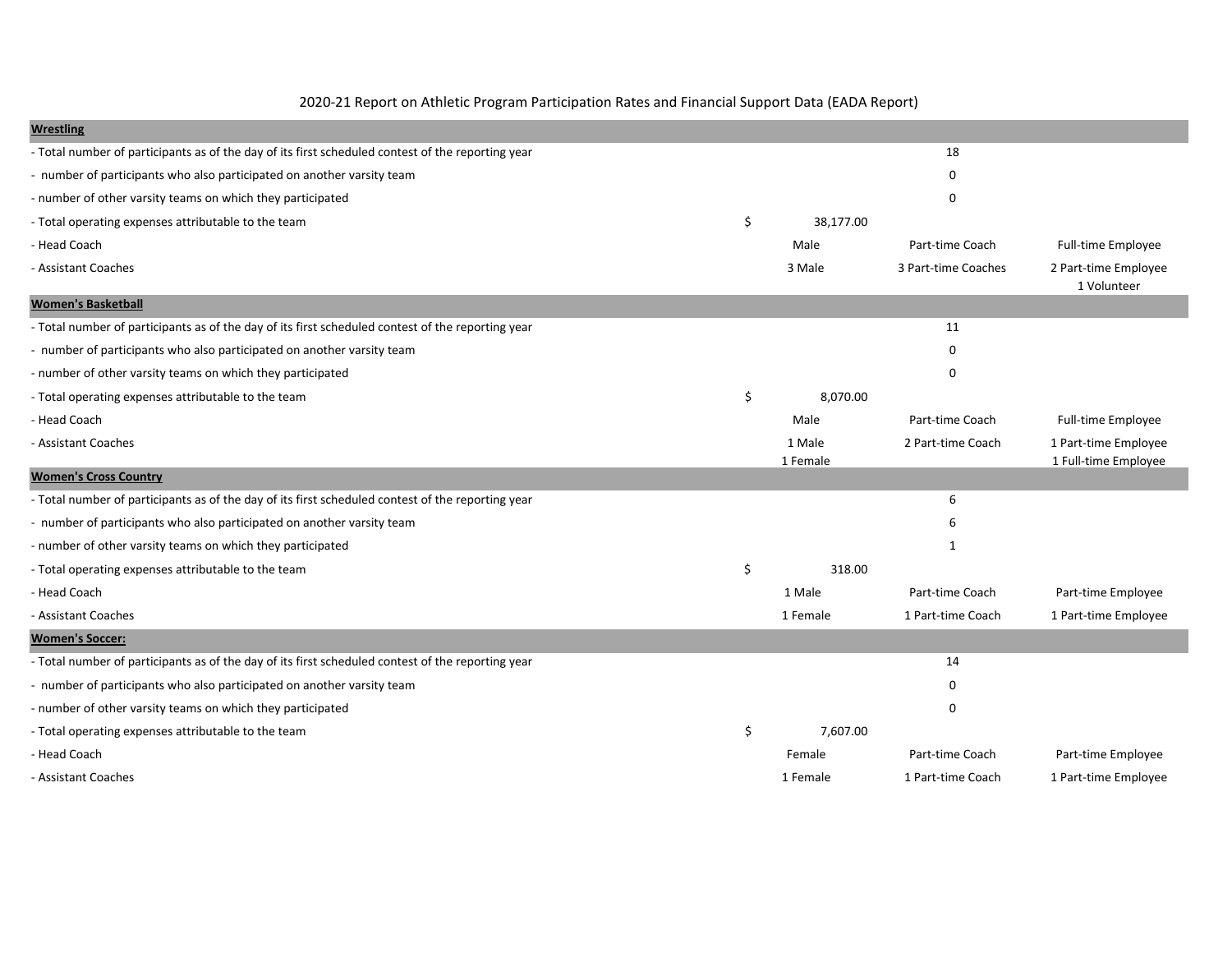2020-21 Report on Athletic Program Participation Rates and Financial Support Data (EADA Report)

| <b>Women's Softball:</b>                                                                                          |     |                    |                    |                       |
|-------------------------------------------------------------------------------------------------------------------|-----|--------------------|--------------------|-----------------------|
| - Total number of participants as of the day of its first scheduled contest of the reporting year                 |     |                    | 19                 |                       |
| - number of participants who also participated on another varsity team                                            |     |                    | 0                  |                       |
| - number of other varsity teams on which they participated                                                        |     |                    | $\mathbf 0$        |                       |
| - Total operating expenses attributable to the team                                                               | \$  | 16,075.00          |                    |                       |
| - Head Coach                                                                                                      |     | Female             | Part-time Coach    | Full-time Employee    |
| - Assistant Coaches                                                                                               |     | 2 Female           | 2 Part-time Coach  | 2 Part-time Employee  |
| <b>Women's Track &amp; Field</b>                                                                                  |     |                    |                    |                       |
| - Total number of participants as of the day of its first scheduled contest of the reporting year                 |     |                    | 8                  |                       |
| - number of participants who also participated on another varsity team                                            |     |                    | 3                  |                       |
| - number of other varsity teams on which they participated                                                        |     |                    | $\mathbf{1}$       |                       |
| - Total operating expenses attributable to the team                                                               | \$  | 4,208.00           |                    |                       |
| - Head Coach                                                                                                      |     | Male               | Part-time Coach    | part-time employee    |
| - Assistant Coaches                                                                                               |     | 2 Male<br>3 Female | 5 Part-time Coach  | 5 Part-time Employees |
| <b>Women's Volleyball:</b>                                                                                        |     |                    |                    |                       |
| - Total number of participants as of the day of its first scheduled contest of the reporting year                 |     |                    | 11                 |                       |
| - number of participants who also participated on another varsity team                                            |     |                    | 0                  |                       |
| - number of other varsity teams on which they participated                                                        |     |                    | $\Omega$           |                       |
| - Total operating expenses attributable to the team                                                               | \$  | 9,498.00           |                    |                       |
| - Head Coach                                                                                                      |     | Female             | Part-time Coach    | Part-time Employee    |
| - Assistant Coaches                                                                                               |     | 2 Male             | 2 Part-time Coach  | 2 Part-time Employees |
| The unduplicated head count of the individuals who were listed as a participant on a varsity team above by gender |     |                    | 85 Male Athletes   |                       |
|                                                                                                                   |     |                    | 66 Female Athletes |                       |
| Revenues derived by the institution according to the following categories:                                        |     |                    |                    |                       |
| - Total revenues attributable to its intercollegiate athletics activities                                         | \$  | 1,151,293.00       |                    |                       |
| - Revenues attributable to all men's sports combined                                                              |     | 455,086.00         |                    |                       |
| - Revenues attributable to all women's sports combined                                                            | Ś   | 444,871.00         |                    |                       |
| - Revenues attributable to football                                                                               |     | \$                 |                    |                       |
| - Revenues attributable to men's basketball                                                                       | \$. | 87,779.00          |                    |                       |
| - Revenues attributable to women's basketball                                                                     |     | 70,370.00          |                    |                       |
| - Revenues attributable to all men's sports except football and basketball, combined                              |     | 367,307.00         |                    |                       |
| - Revenues attributable to all women's sports except basketball, combined                                         |     | 374,501.00         |                    |                       |